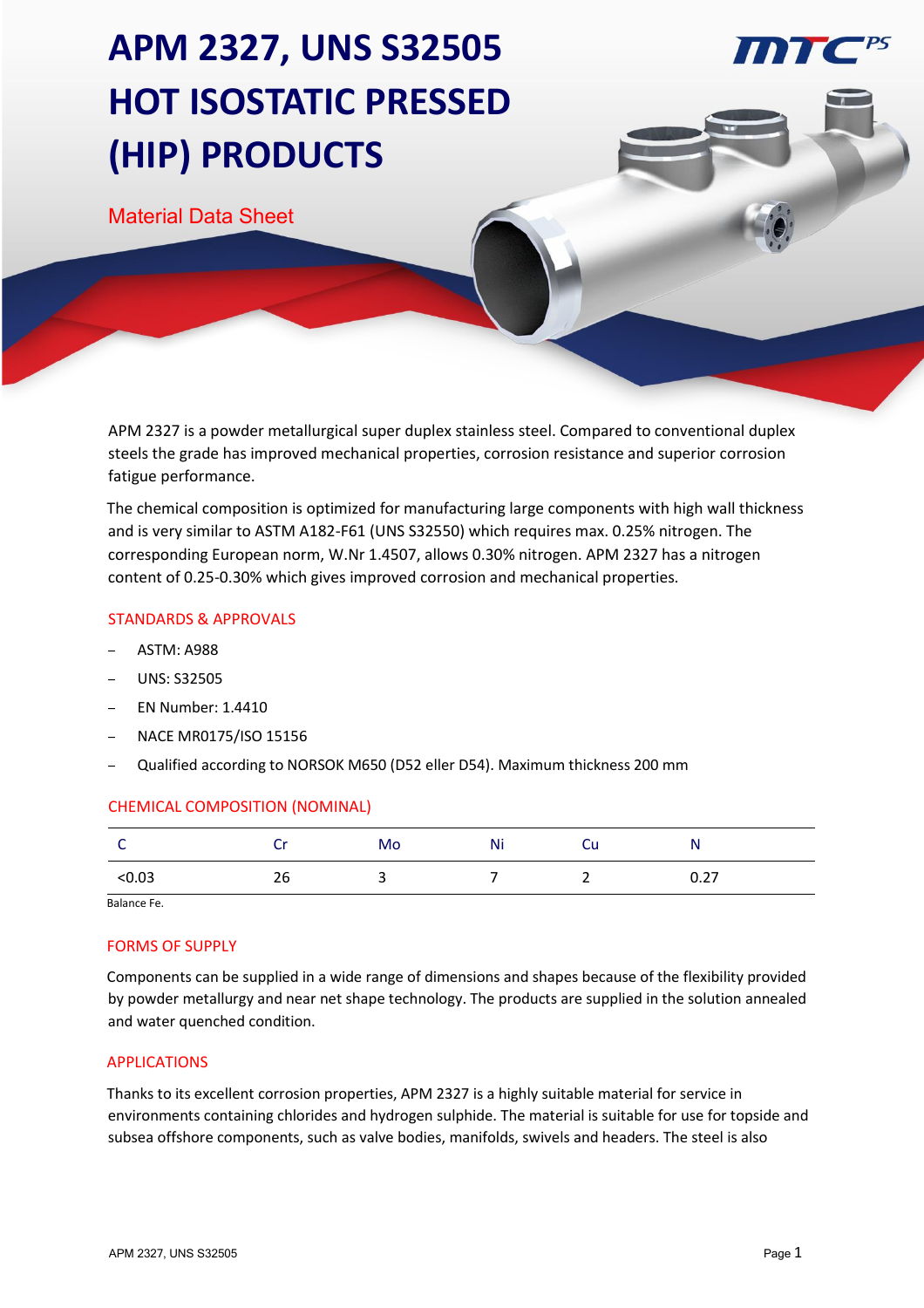## **APM 2327, UNS S32505** Rev. 0 2020-07-15

### Material Data Sheet

suitable for use in dilute sulphuric acid solutions and for handling organic acids, e.g. acetic acid and mixtures.

The high strength of APM 2327 makes the material an attractive alternative to austenitic steels in structures subjected to heavy loads. good mechanical and corrosion properties make APM 2327 an economical choice in many applications by reducing the life cycle cost of equipment.

#### MECHANICAL PROPERTIES

Hot isostatic pressed components have isotropic properties, meaning the mechanical properties are similar in all directions.

#### Mechanical properties at 20ºC (68ºF)

|                                               | Minimum <sup>*</sup> | Typical   |
|-----------------------------------------------|----------------------|-----------|
| Proof strength, R <sub>p0,2</sub> , MPa (ksi) | 550 (80)             | 620 (90)  |
| Tensile strength, $R_m$ , MPa (ksi)           | 800 (116)            | 860 (125) |
| Elongation, A                                 | 30%                  | 40%       |
| Reduction of area, Z                          | 65%                  | 70%       |
| Hardness, HRC                                 | $32$                 |           |
| Impact strength CVN at -46°C, J (ft lb)       | >45(33)              |           |

\**Minimum values according to ASTM 988. Impact toughness values valid for wall thicknesses up to 200mm(round bar) at T/4.*

#### Proof strength at elevated temperatures

| Temperature | Minimum   | <b>Typical</b> |
|-------------|-----------|----------------|
| ºC          | MPa (ksi) | MPa (ksi)      |
| 50          | 530 (77)  | 580 (84)       |
| 100         | 480 (69)  | 520 (75)       |
| 150         | 420 (61)  | 485 (70)       |
| 200         | 405 (58)  | 450 (65)       |

#### Modulus of elasticity

| Temperature, <sup>o</sup> C | GPa | Temperature, <sup>o</sup> F | msi  |
|-----------------------------|-----|-----------------------------|------|
| nr<br>∠∪                    | 190 | 68                          | 27.6 |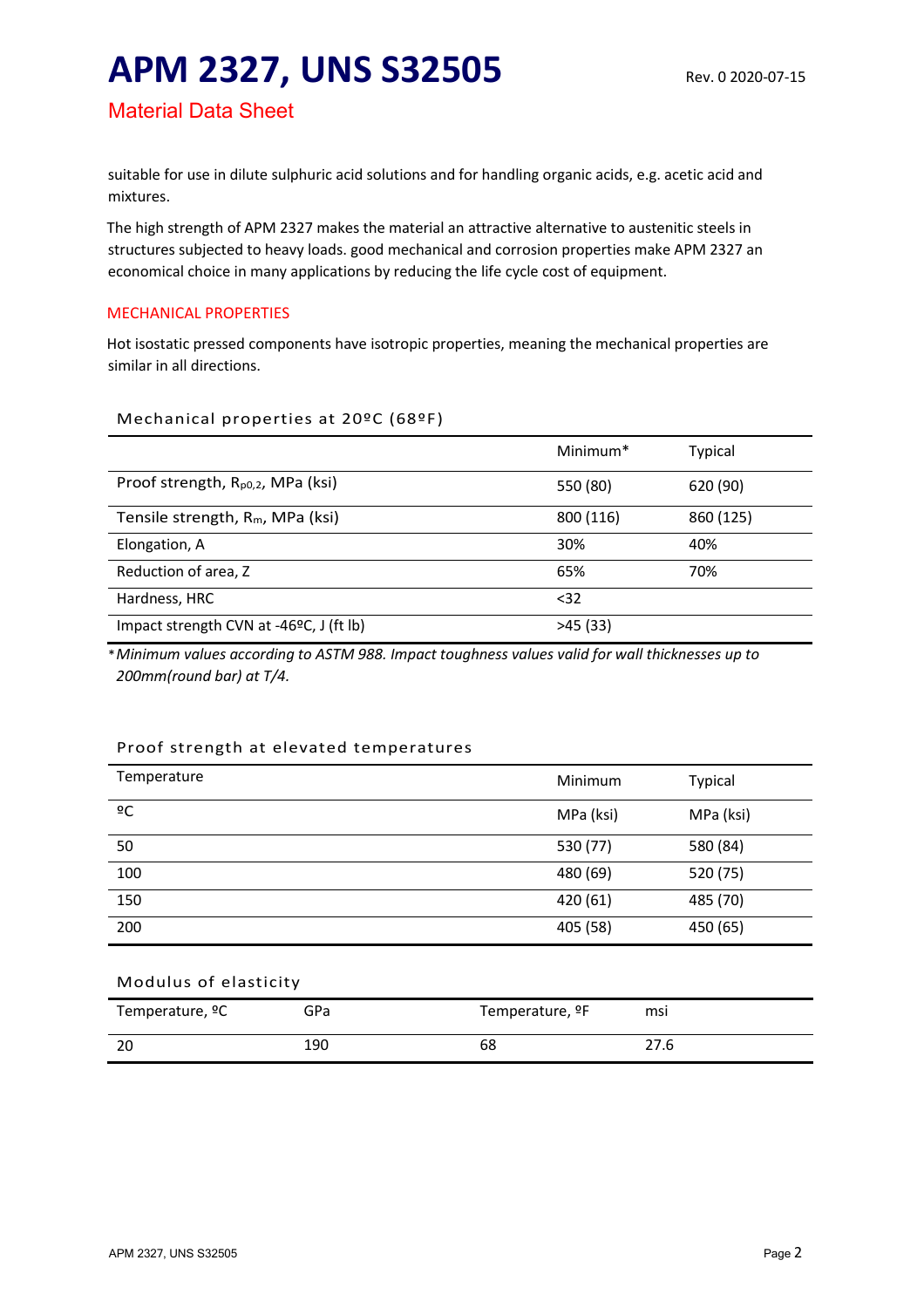## **APM 2327, UNS S32505** Rev. 0 2020-07-15

### Material Data Sheet

#### PHYSICAL PROPERTIES

Density: 7.8 g/cm3, 0.28 lb/in3

Mean coefficient of thermal expansion, 20-100 °C: 13.5x10-6/°C

#### **MICROSTRUCTURE**

Hot isostatic pressed components have isotropic properties, meaning the mechanical properties are similar in all directions.



*Fine isotropic microstructure of HIPed material vs. forged bar. Note scale marker bar*.

#### CORROSION RESISTANCE

In most media, APM 2327 possesses better resistance to general corrosion than steel of type ASTM 316L and 317L.

#### **Pitting corrosion**

Thanks to the high content of chromium, molybdenum and nitrogen, APM 2327 has good pitting and crevice corrosion resistance. A parameter for comparing the resistance of different steels to pitting corrosion is the PRE number (Pitting Resistance Equivalent). The PRE is defined as, in weight %: PRE = % Cr + 3.3 x % Mo + 16 x % N.

The critical pitting temperature of APM 2327 according to testing by ASTM G48A is 50°C.

#### **Stress corrosion cracking**

Duplex stainless steels are far less prone to stress corrosion cracking in chloride-bearing solutions at temperatures above 60°C (140°F) than for instance standard austenitic steels ASTM 304L and ASTM 316L.

In aqueous solutions containing hydrogen sulphide and chlorides, stress corrosion cracking can also occur on stainless steels at temperatures below 60°C (140°F). The corrosivity of such solutions is affected by acidity and chloride content.

APM 2327 possesses good resistance to stress corrosion cracking in environments containing chlorides as well as in those containing both chlorides and hydrogen sulphide. This has also been confirmed by available operating experience.